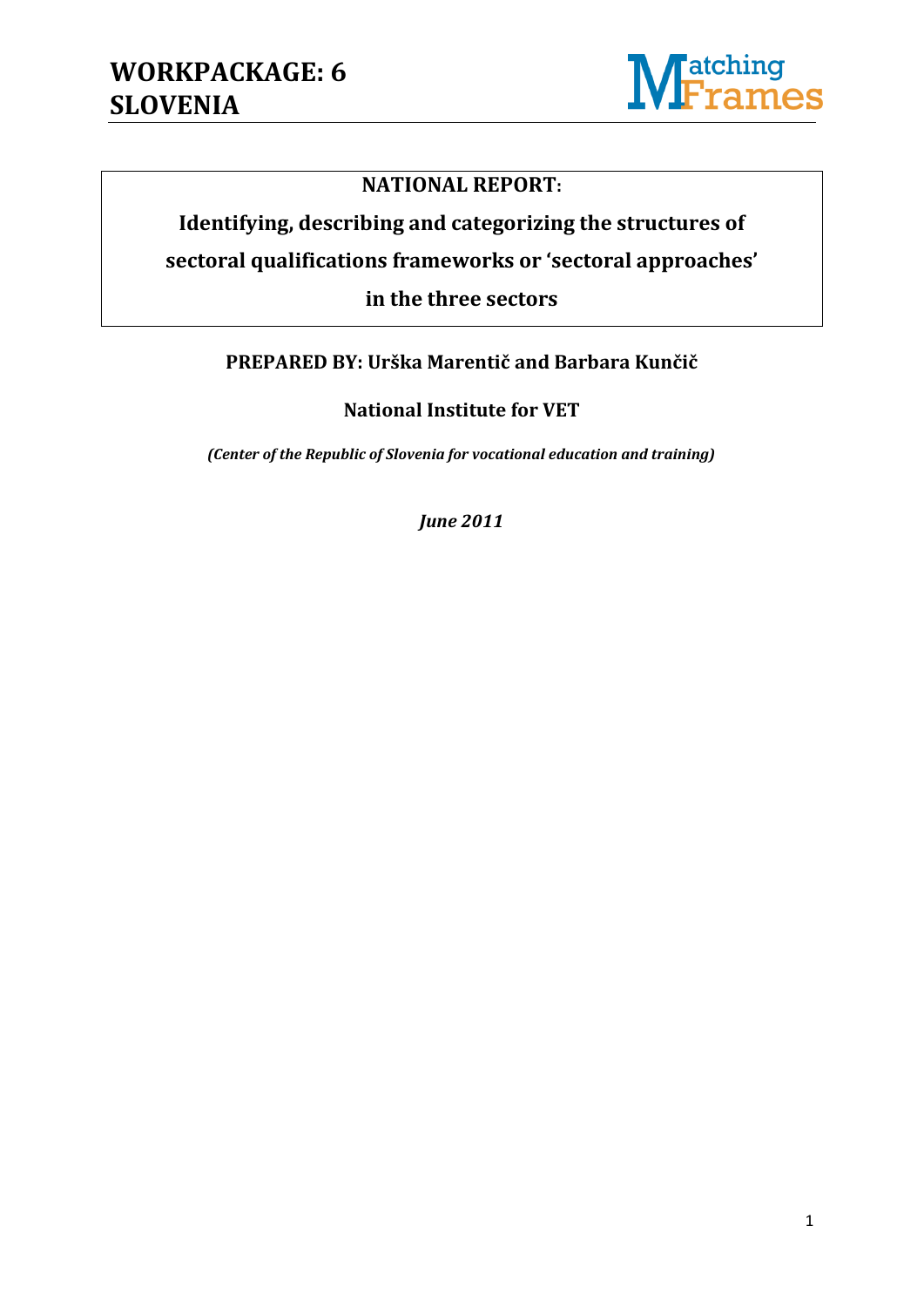

## **Introduction**

- A **Slovenian qualifications framework** (SQF) is being developed. The draft proposal proposed 10 levels for the SQF. The levels descriptors for SQF are defined in terms of outcome criteria - knowledge, skills and competences. There are three types of qualifications:
	- 1. **Education** Publicly recognised education is obtained after successfully completing publicly approved educational programmes.
	- 2. **National vocational qualification** A national vocational qualification is defined as work related vocational or professional capacity required to perform an occupation at certain level of complexity.
	- 3. **Supplementary qualification** A supplementary qualification is the result of education and training complementing, deepening and expanding an individual's knowledge, skills and competences for life and work.

Currently, there are **no official Sectoral qualifications frameworks** in Slovenia. It is necessary to prepared and implemented the Slovenian qualifications frameworks first and then we started to prepare Sectoral qualifications frameworks.

In Slovenia, VET qualifications are classified in **Sectoral qualification structures** approved by Sector committee for occupational standards.

The basis for all VET qualifications is a system of occupational profiles and standards, identifying knowledge and skills required in the labour market.

The preparation of occupational standards is done through social dialogue. It is important for the employers to explain what kind of personnel with what kind of knowledge and skills they need now and in future. After all, occupational standards are not just a record of the current situation but also of the trends in the development, which is of considerable importance for the changing labour market not just from the point of view of the employer but especially from the point of view of the certificate holder. It is important that occupational standards are prepared in cooperation with experts who are familiar with the profession, work organisation, technology and, last but not least, trends in the development of the profession and the sector itself.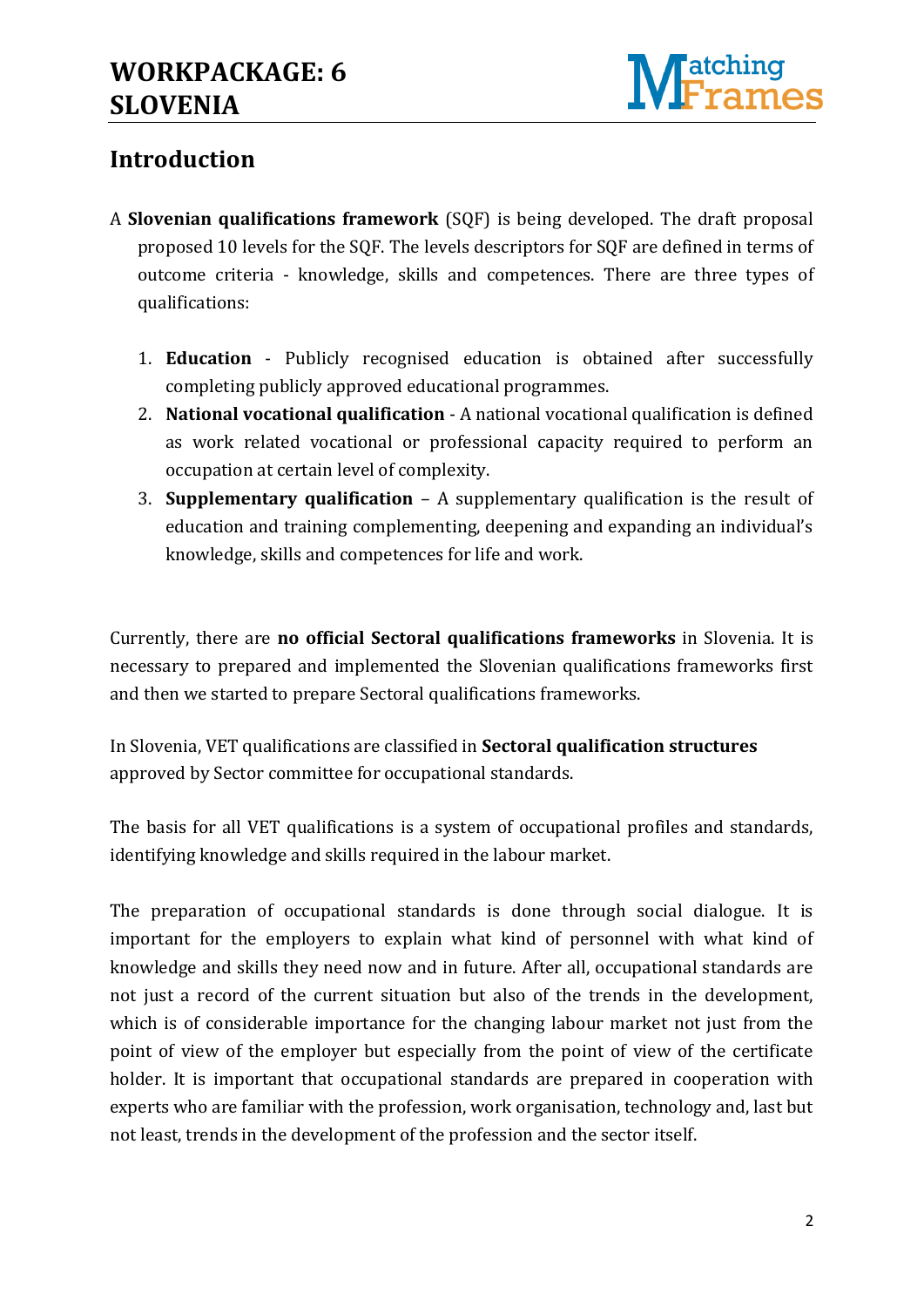## **WORKPACKAGE: 6 SLOVENIA**



Although the occupational standards are closely related to a particular sector and profession, general competences necessary to work effectively in a profession should also be included. For example: quality assurance of work, ICT skills, communication skills, work planning and organisation, health and environmental protection, etc.

Below we present VET qualifications in metal, car and electrical sectors. We classified the qualifications in 10 levels of SQF and in 3 types of qualifications. Unfortunately, the *Supplementary qualifications* have not been defined yet.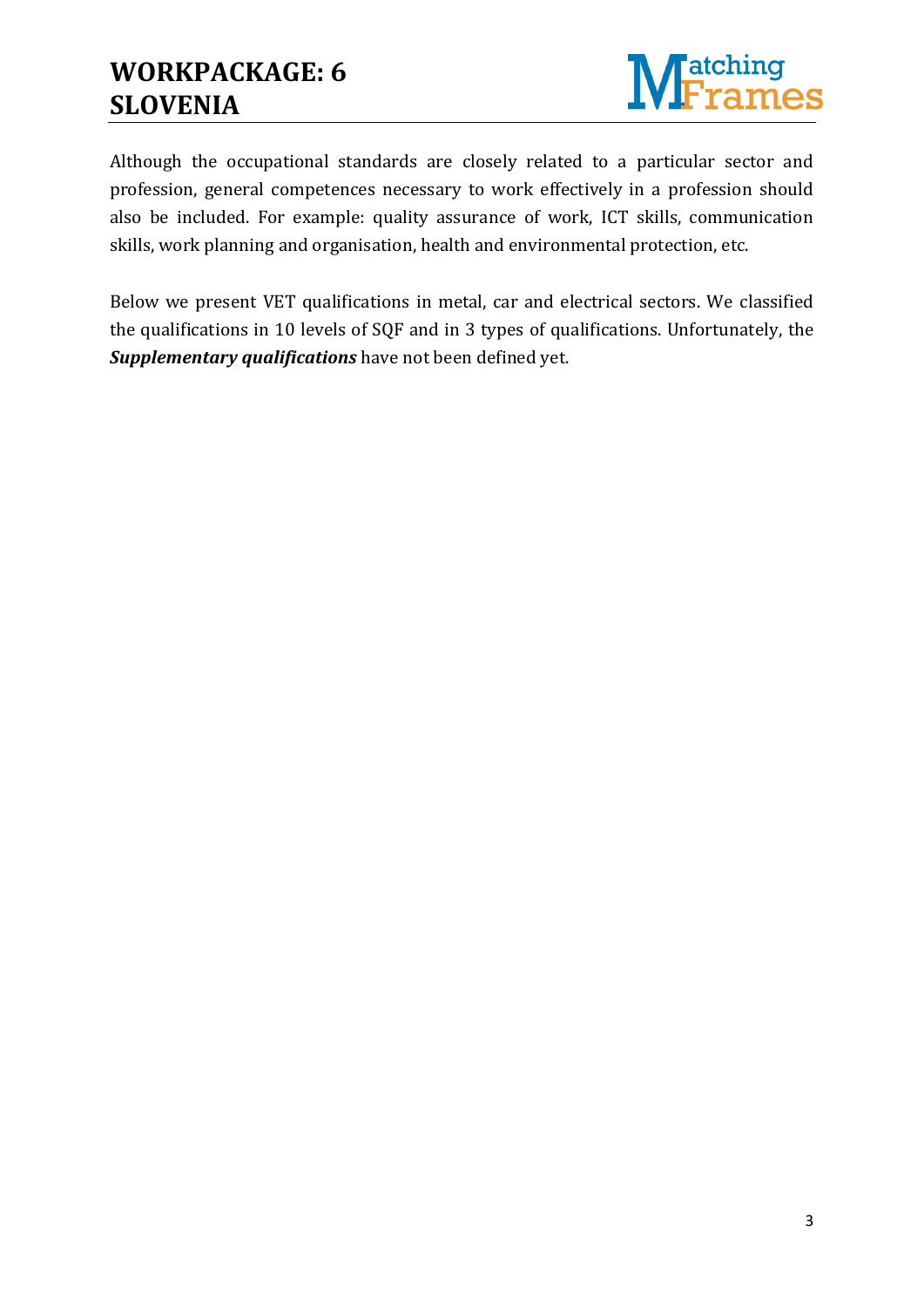

## **QUALIFICATIONS IN THE FIELD OF METAL SECTOR**

| <b>LEVEL</b> | <b>Type of qualification</b>                        |                              |                               |               |  |
|--------------|-----------------------------------------------------|------------------------------|-------------------------------|---------------|--|
| SQF          | <b>Education</b>                                    |                              | <b>National vocational</b>    | Supplementary |  |
|              |                                                     |                              | qualification                 | qualification |  |
| VI.          | Higher vocational education                         |                              |                               |               |  |
|              | MECHANICAL                                          |                              |                               |               |  |
|              | <b>INGENEERING</b>                                  |                              |                               |               |  |
|              | <b>MECHATRONICS</b>                                 |                              |                               |               |  |
| V.           | 4 year VET                                          |                              |                               |               |  |
|              | Technical secondary                                 |                              |                               |               |  |
|              | education                                           | $\qquad \qquad \blacksquare$ | <b>MECHATRONICS</b>           |               |  |
|              | MECHANICAL                                          |                              | <b>TECHNICIAN</b>             |               |  |
|              | <b>INGENEERING</b>                                  |                              |                               |               |  |
|              | <b>TECHNICIAN</b>                                   |                              |                               |               |  |
|              | <b>MECHATRONICS</b>                                 |                              |                               |               |  |
|              | <b>TECHNICIAN</b>                                   |                              |                               |               |  |
| IV.          | 3 year VET                                          | $\qquad \qquad \blacksquare$ | oxy gas welding               |               |  |
|              | Vocational secondary                                | $\blacksquare$               | MMA type of welding           |               |  |
|              | education                                           | $\overline{\phantom{a}}$     | MIG/MAG type of welding       |               |  |
|              | <b>MANUFACTURING OF</b><br>$\overline{\phantom{a}}$ | $\blacksquare$               | TIG type of welding           |               |  |
|              | <b>METAL CONSTRUCTIONS</b>                          | $\blacksquare$               | <b>MAKER OF JEWELERY</b>      |               |  |
|              | TOOL INDUSTRY<br>$\overline{\phantom{a}}$           |                              | <b>WATCHMAKER</b>             |               |  |
|              | <b>WORKER</b>                                       |                              |                               |               |  |
|              | HEATING, PLUMBING,<br>$\qquad \qquad \blacksquare$  |                              |                               |               |  |
|              | <b>VENTIALTION SYSTEMS</b>                          |                              |                               |               |  |
|              | <b>INSTALLER</b>                                    |                              |                               |               |  |
|              | <b>ROOFER</b><br>$\overline{\phantom{0}}$           |                              |                               |               |  |
|              | <b>GOLDSMITH</b><br>$\blacksquare$                  |                              |                               |               |  |
|              | <b>OPERATOR OF</b><br>$\overline{\phantom{a}}$      |                              |                               |               |  |
|              | MECHATRONIC SYSTEMS                                 |                              |                               |               |  |
| III.         | 2 year VET                                          |                              |                               |               |  |
|              | Short term vocational education                     |                              |                               |               |  |
|              | <b>ASSISTANT IN</b>                                 | $\overline{\phantom{a}}$     | <b>ASSISTANT IN</b>           |               |  |
|              | TECHNOLOGICAL                                       |                              | <b>MAINTENANCE</b>            |               |  |
|              | <b>PROCESSES</b>                                    | $\overline{\phantom{a}}$     | <b>ASSISTANT IN OPERATING</b> |               |  |
|              |                                                     |                              | THE MACHINERY                 |               |  |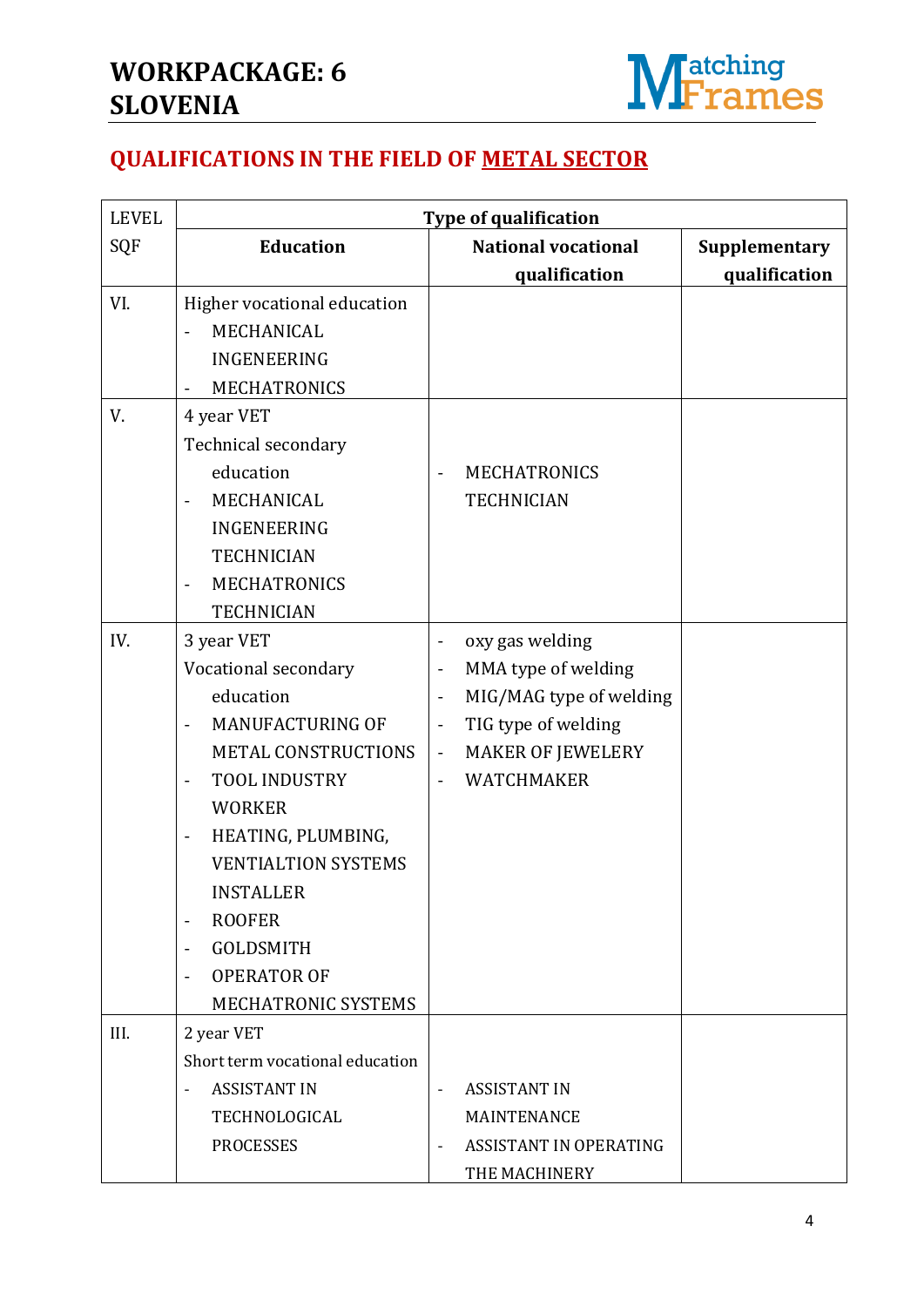

## **QUALIFICATIONS IN THE FIELD OF CAR SECTOR**

| <b>LEVEL</b> | Type of qualification                                                                                                                                          |                                       |               |  |  |  |
|--------------|----------------------------------------------------------------------------------------------------------------------------------------------------------------|---------------------------------------|---------------|--|--|--|
| SQF          | <b>Education</b>                                                                                                                                               | <b>National vocational</b>            | Supplementary |  |  |  |
|              |                                                                                                                                                                | qualification                         | qualification |  |  |  |
| VI.          | Higher vocational education<br><b>INGENEER OF VEHICLE</b><br>$\overline{a}$<br><b>TECHNOLOGY</b>                                                               |                                       |               |  |  |  |
| V.           | 4 year VET<br>Technical secondary<br>education<br><b>VEHICLE MECHANIC</b><br>$\blacksquare$<br><b>TECNITIAN</b>                                                |                                       |               |  |  |  |
| IV.          | 3 year VET<br>Vocational secondary<br>education<br><b>VEHICLE BODY</b><br>$\ddot{\phantom{1}}$<br><b>REPAIRER</b><br><b>VEHICLE MECHANIC</b><br>$\blacksquare$ |                                       |               |  |  |  |
| III.         |                                                                                                                                                                | <b>MAINTENANCE OF</b><br><b>TYRES</b> |               |  |  |  |